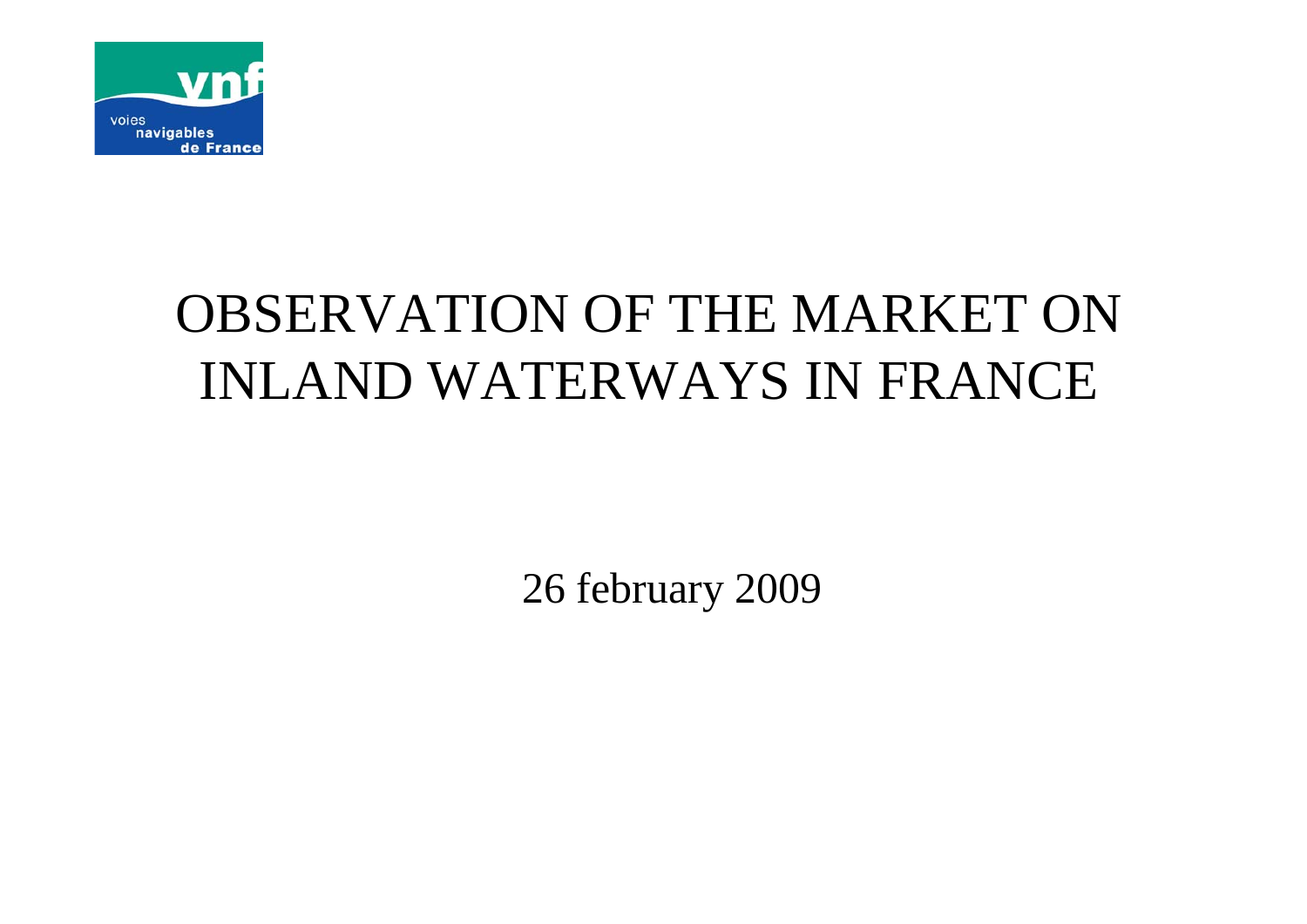

## **Methodology : study points**

<sup>⇒</sup>**Freight transport** ⇒**tourism** ⇒**fleet** ⇒**other informations**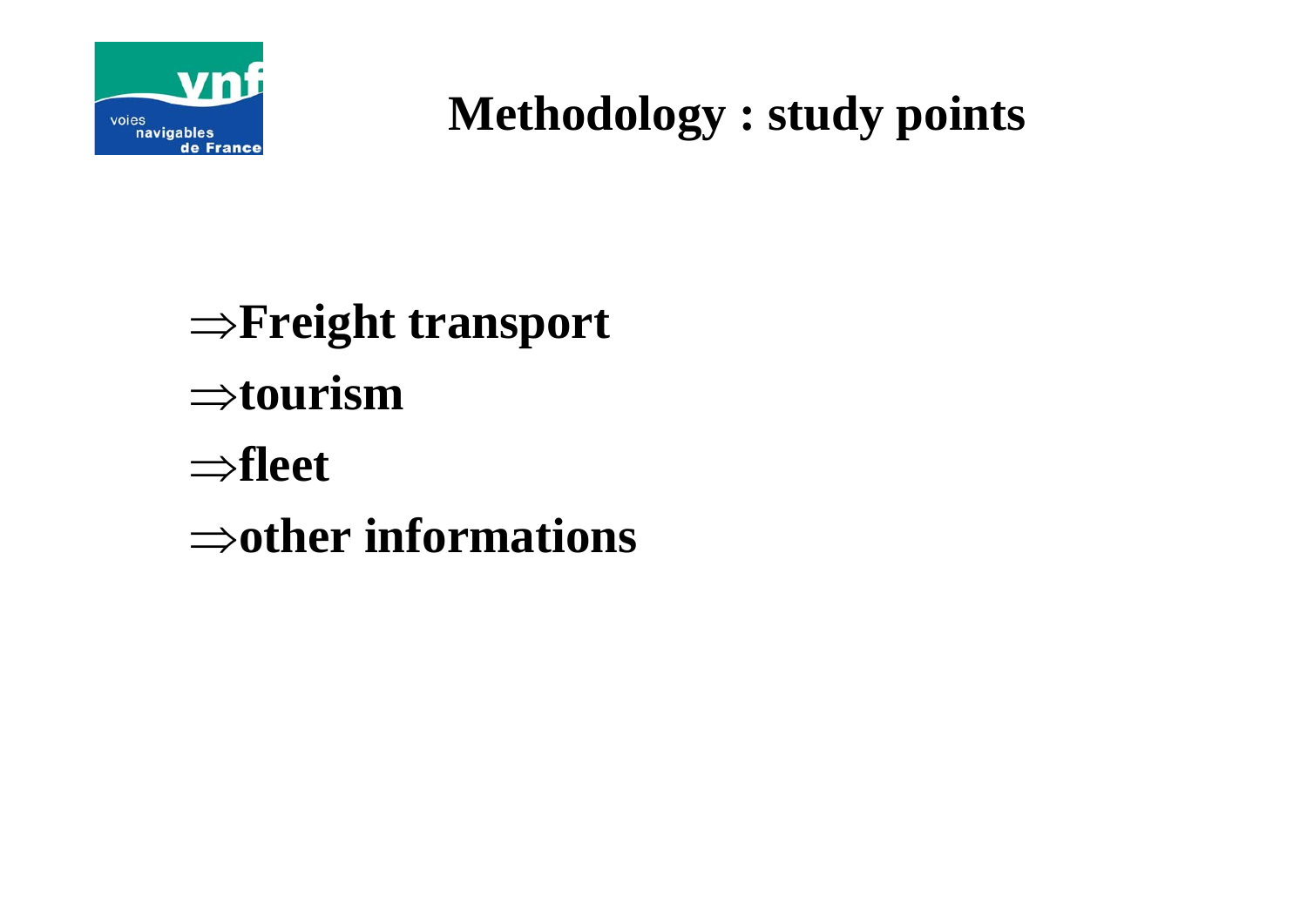

# **Sources of informations**

## ⇒**Goods**

- loading declaration
- specific counting system : Rhine and containers

## ⇒**tourism**

- -Investigations
- lock counting

### ⇒**Fleet**

- active fleet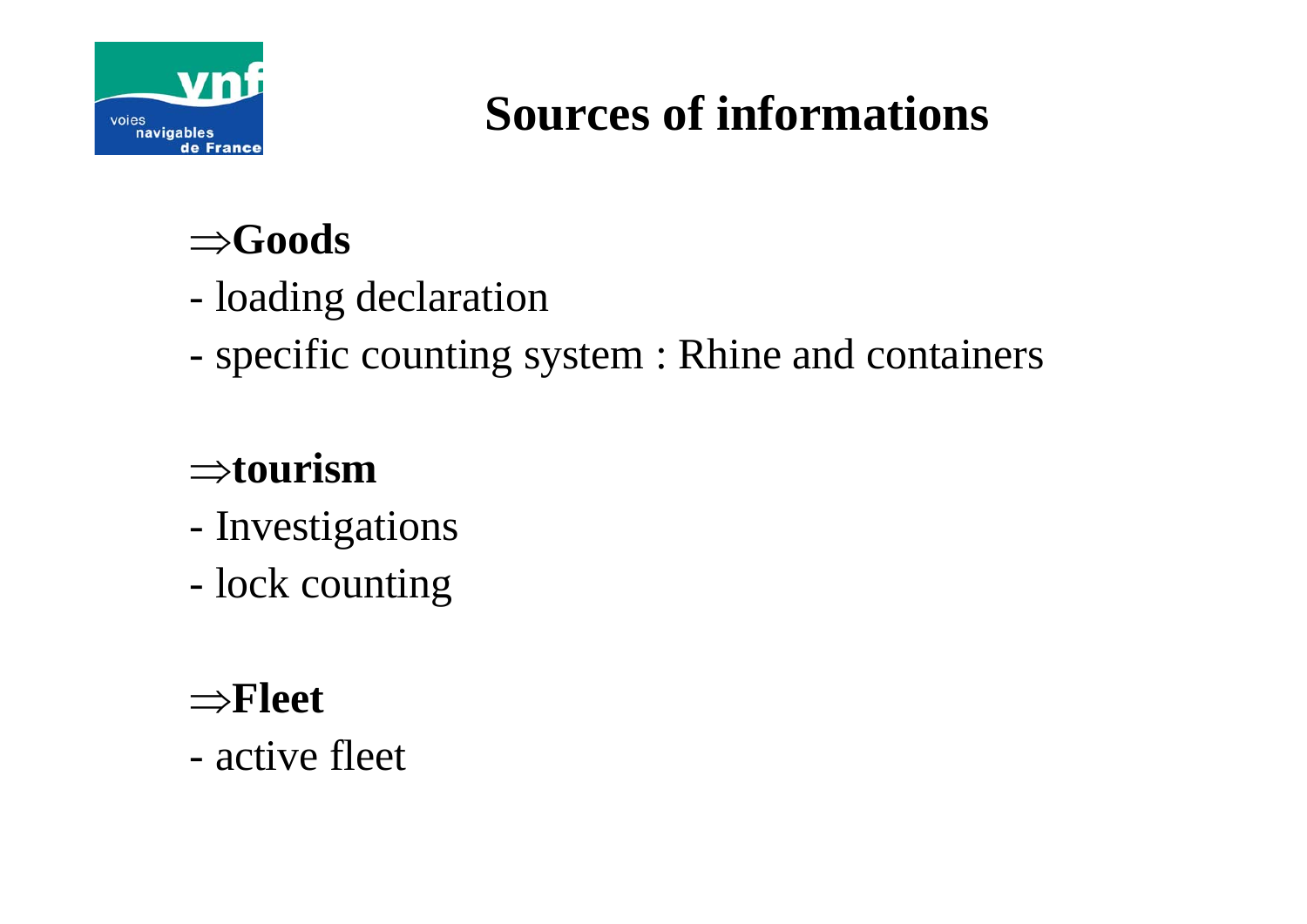

# **Freight transport**

### <sup>⇒</sup>**One main information source : the loading declaration**

- -**Obligatory**
- Declarative
- VNF is using those declarations in order to calculate tolls

### ⇒**available informations**

- -Transport dates
- Tons
- $\blacksquare$ Goods description
- $\blacksquare$ Origin/destination + route
- Vessels' details of goods carried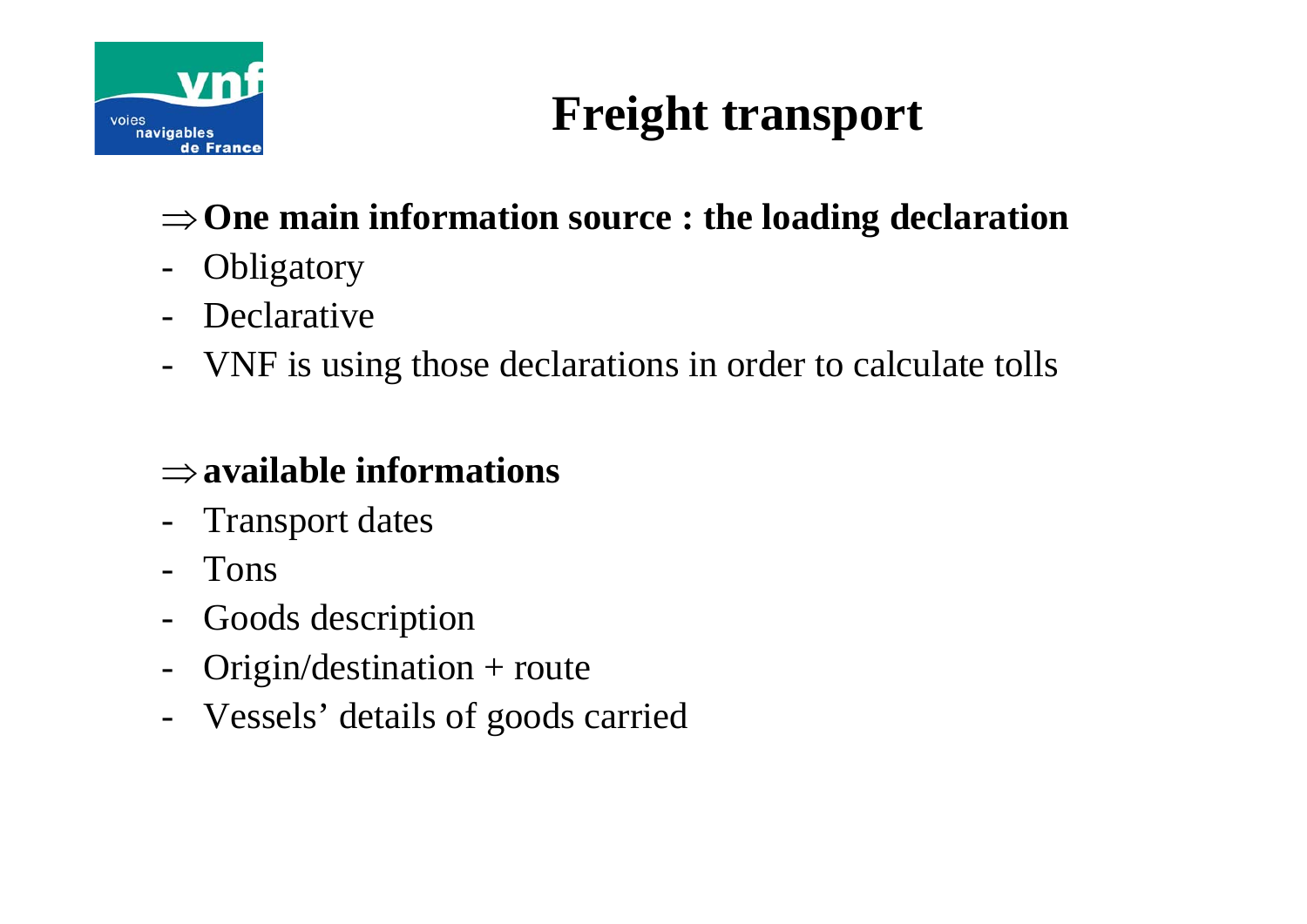

# The information circuit relating to the transported goods



Contrôle conteneur (EVP)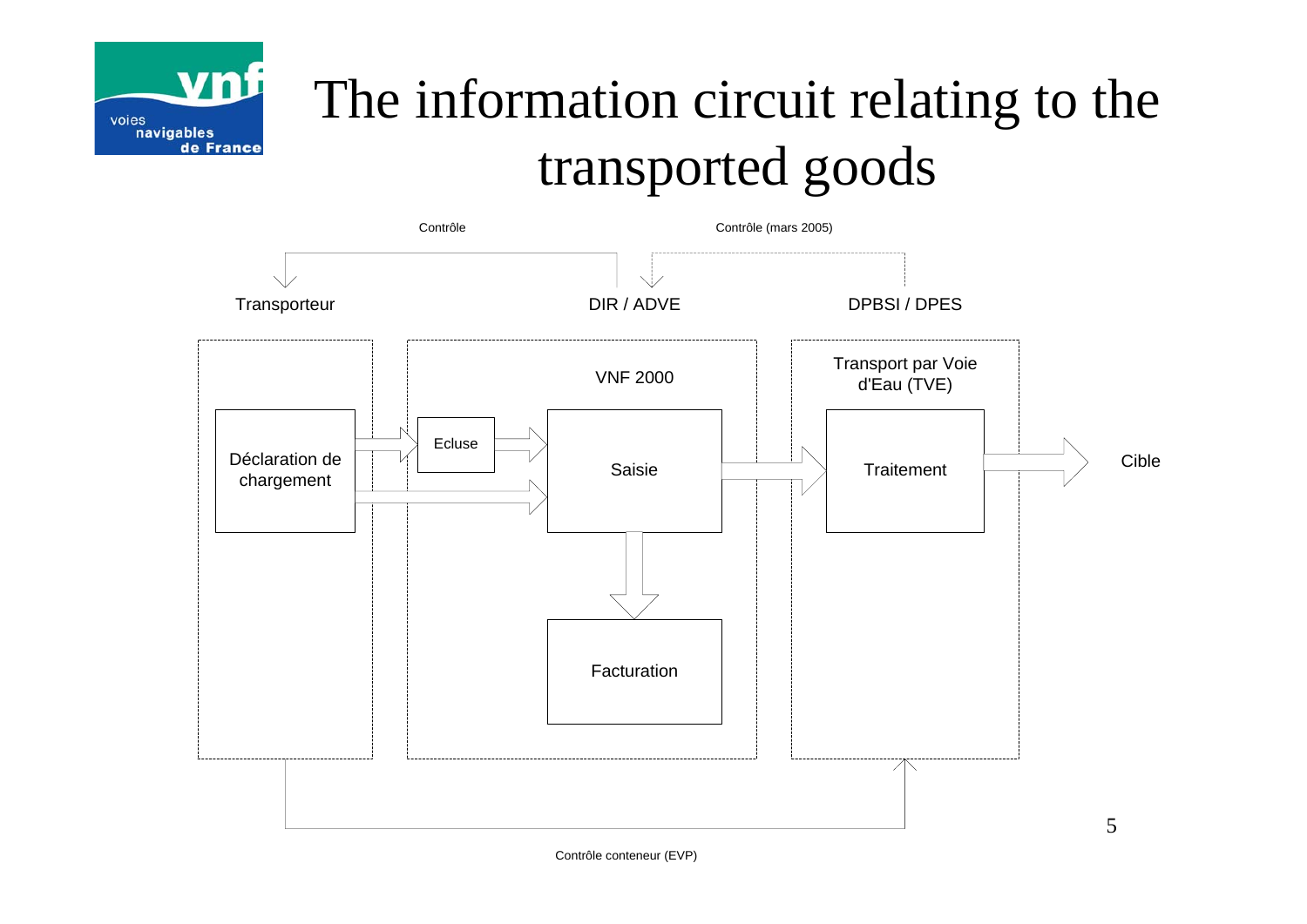

# **Freight transport**

### <sup>⇒</sup>**Two exceptions :**

- Rhine : ports activity and locks
- Containers (TEU) : vendors

### ⇒**An other source** : locks crossing

#### ⇒**Lack of informations** :

- -Dangerous goods
- -Empty vessels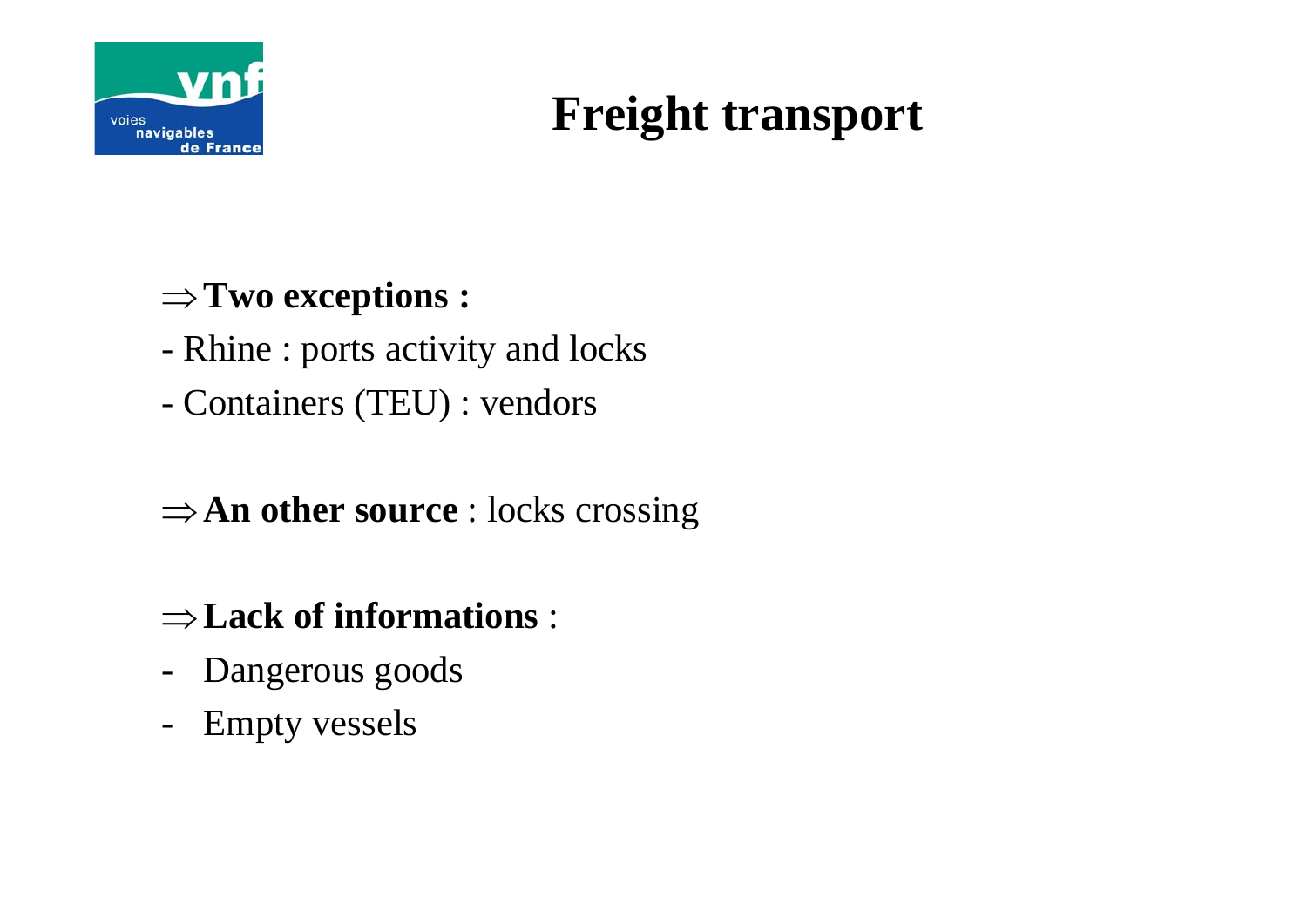

# **Fleet**

⇒ **only active fleet :** vessels with at least one transport per year

 $\Rightarrow$  Based on the loading declaration

### ⇒**Available informations** :

- capacity (t)
- type of vessels for the carriers

<sup>⇒</sup>Lack of informations for convoys et push barges